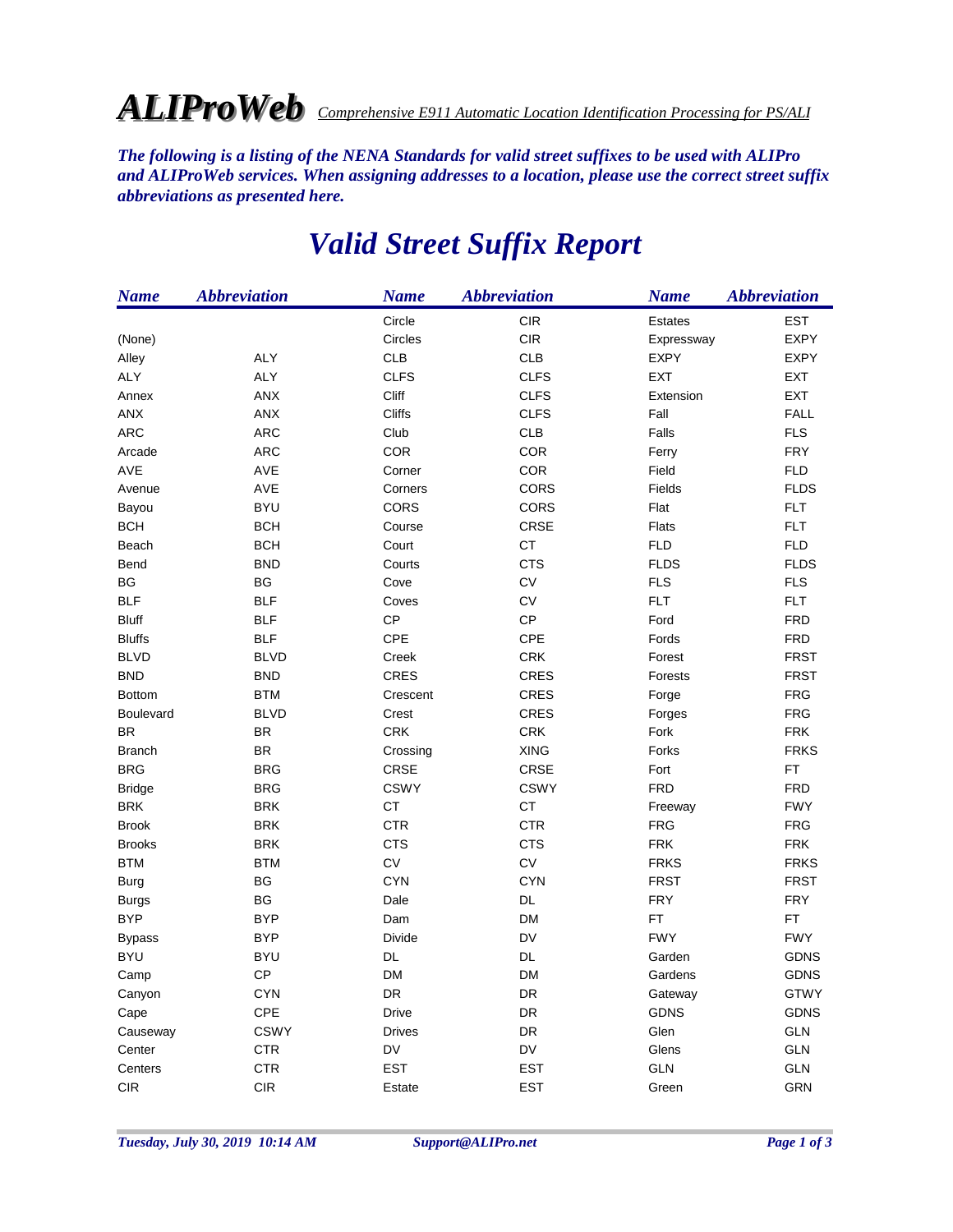## *Valid Street Suffix Report*

| <b>Name</b> | <b>Abbreviation</b> | <b>Name</b>    | <b>Abbreviation</b> | <b>Name</b> | <b>Abbreviation</b> |
|-------------|---------------------|----------------|---------------------|-------------|---------------------|
| Greens      | <b>GRN</b>          | LKS            | LKS                 | <b>PNES</b> | <b>PNES</b>         |
| <b>GRN</b>  | GRN                 | LN             | LN                  | Point       | PT                  |
| Grove       | GRV                 | <b>LNDG</b>    | <b>LNDG</b>         | Points      | PT                  |
| Groves      | GRV                 | Loaf           | LF                  | Port        | <b>PRT</b>          |
| GRV         | GRV                 | Lock           | <b>LCKS</b>         | Ports       | <b>PRT</b>          |
| <b>GTWY</b> | <b>GTWY</b>         | Locks          | <b>LCKS</b>         | PR          | <b>PR</b>           |
| Harbor      | <b>HBR</b>          | Lodge          | LDG                 | Prairie     | <b>PR</b>           |
| Harbors     | <b>HBR</b>          | Loop           | <b>LOOP</b>         | PRT         | <b>PRT</b>          |
| Haven       | <b>HVN</b>          | Loops          | <b>LOOP</b>         | PT          | PT                  |
| <b>HBR</b>  | <b>HBR</b>          | Mall           | MALL                | Radial      | <b>RADL</b>         |
| Height      | <b>HTS</b>          | Manor          | <b>MNR</b>          | RADL        | RADL                |
| Heights     | <b>HTS</b>          | Manors         | <b>MNR</b>          | Ranch       | <b>RNCH</b>         |
| Highway     | <b>HWY</b>          | <b>MDWS</b>    | <b>MDWS</b>         | Ranches     | <b>RNCH</b>         |
| Hill        | <b>HL</b>           | Meadow         | <b>MDWS</b>         | Rapid       | <b>RPDS</b>         |
| Hills       | <b>HLS</b>          | <b>Meadows</b> | <b>MDWS</b>         | Rapids      | <b>RPDS</b>         |
| HL.         | <b>HL</b>           | Mill           | ML                  | <b>RD</b>   | <b>RD</b>           |
| <b>HLS</b>  | <b>HLS</b>          | <b>Mills</b>   | <b>MLS</b>          | <b>RDG</b>  | <b>RDG</b>          |
| Hollow      | <b>HOLW</b>         | Mission        | <b>MSN</b>          | Rest        | <b>RST</b>          |
| <b>HOLW</b> | <b>HOLW</b>         | $ML$           | ML                  | Ridge       | <b>RDG</b>          |
| <b>HTS</b>  | <b>HTS</b>          | <b>MLS</b>     | <b>MLS</b>          | Ridges      | <b>RDG</b>          |
| <b>HVN</b>  | <b>HVN</b>          | <b>MNR</b>     | <b>MNR</b>          | <b>RIV</b>  | <b>RIV</b>          |
| <b>HWY</b>  | <b>HWY</b>          | Mount          | MT                  | River       | <b>RIV</b>          |
| Inlet       | <b>INLT</b>         | Mountain       | <b>MTN</b>          | <b>RNCH</b> | <b>RNCH</b>         |
| <b>INLT</b> | <b>INLT</b>         | <b>MSN</b>     | <b>MSN</b>          | Road        | <b>RD</b>           |
| IS          | IS                  | MT             | MT                  | Roads       | <b>RD</b>           |
| Island      | IS                  | <b>MTN</b>     | <b>MTN</b>          | Row         | <b>ROW</b>          |
| Islands     | <b>ISS</b>          | <b>NCK</b>     | <b>NCK</b>          | <b>RPDS</b> | <b>RPDS</b>         |
| <b>ISLE</b> | <b>ISLE</b>         | Neck           | <b>NCK</b>          | <b>RST</b>  | <b>RST</b>          |
| Isles       | <b>ISLE</b>         | ORCH           | ORCH                | <b>RUN</b>  | <b>RUN</b>          |
| <b>ISS</b>  | <b>ISS</b>          | Orchard        | ORCH                | <b>SHL</b>  | <b>SHL</b>          |
| <b>JCT</b>  | <b>JCT</b>          | OVAL           | OVAL                | <b>SHLS</b> | <b>SHLS</b>         |
| Junction    | <b>JCT</b>          | <b>PARK</b>    | <b>PARK</b>         | Shoal       | <b>SHL</b>          |
| Key         | KY                  | Parks          | <b>PARK</b>         | Shoals      | <b>SHLS</b>         |
| Keys        | KY                  | Parkway        | <b>PKY</b>          | Shoar       | <b>SHR</b>          |
| <b>KNLS</b> | <b>KNLS</b>         | Pass           | <b>PASS</b>         | Shoars      | <b>SHRS</b>         |
| Knoll       | <b>KNLS</b>         | Path           | <b>PATH</b>         | Shore       | <b>SHR</b>          |
| Knolls      | <b>KNLS</b>         | Paths          | <b>PATH</b>         | Shores      | <b>SHRS</b>         |
| KY          | KY                  | PIKE           | <b>PIKE</b>         | <b>SHR</b>  | <b>SHR</b>          |
| Lake        | LK                  | Pikes          | PIKE                | <b>SHRS</b> | <b>SHRS</b>         |
| Lakes       | LKS                 | Pine           | <b>PNES</b>         | <b>SMT</b>  | <b>SMT</b>          |
| Landing     | <b>LNDG</b>         | Pines          | <b>PNES</b>         | Sopring     | <b>SPG</b>          |
| Lane        | ${\sf LN}$          | <b>PKY</b>     | <b>PKY</b>          | <b>SPG</b>  | <b>SPG</b>          |
| Lanes       | ${\sf LN}$          | PL             | PL                  | <b>SPGS</b> | <b>SPGS</b>         |
| <b>LCKS</b> | LCKS                | Place          | PL                  | Springs     | <b>SPGS</b>         |
| LDG         | LDG                 | Plain          | PLN                 | Spur        | <b>SPUR</b>         |
| LF.         | LF                  | Plaines        | <b>PLNS</b>         | Spurs       | <b>SPUR</b>         |
| LGT         | LGT                 | Plaza          | PLZ                 | SQ          | SQ                  |
| Light       | LGT                 | PLN            | PLN                 | Square      | SQ                  |
| Lights      | LGT                 | <b>PLNS</b>    | <b>PLNS</b>         | Squares     | SQ                  |
| LK          | LK                  | PLZ            | PLZ                 | <b>ST</b>   | $\texttt{ST}$       |